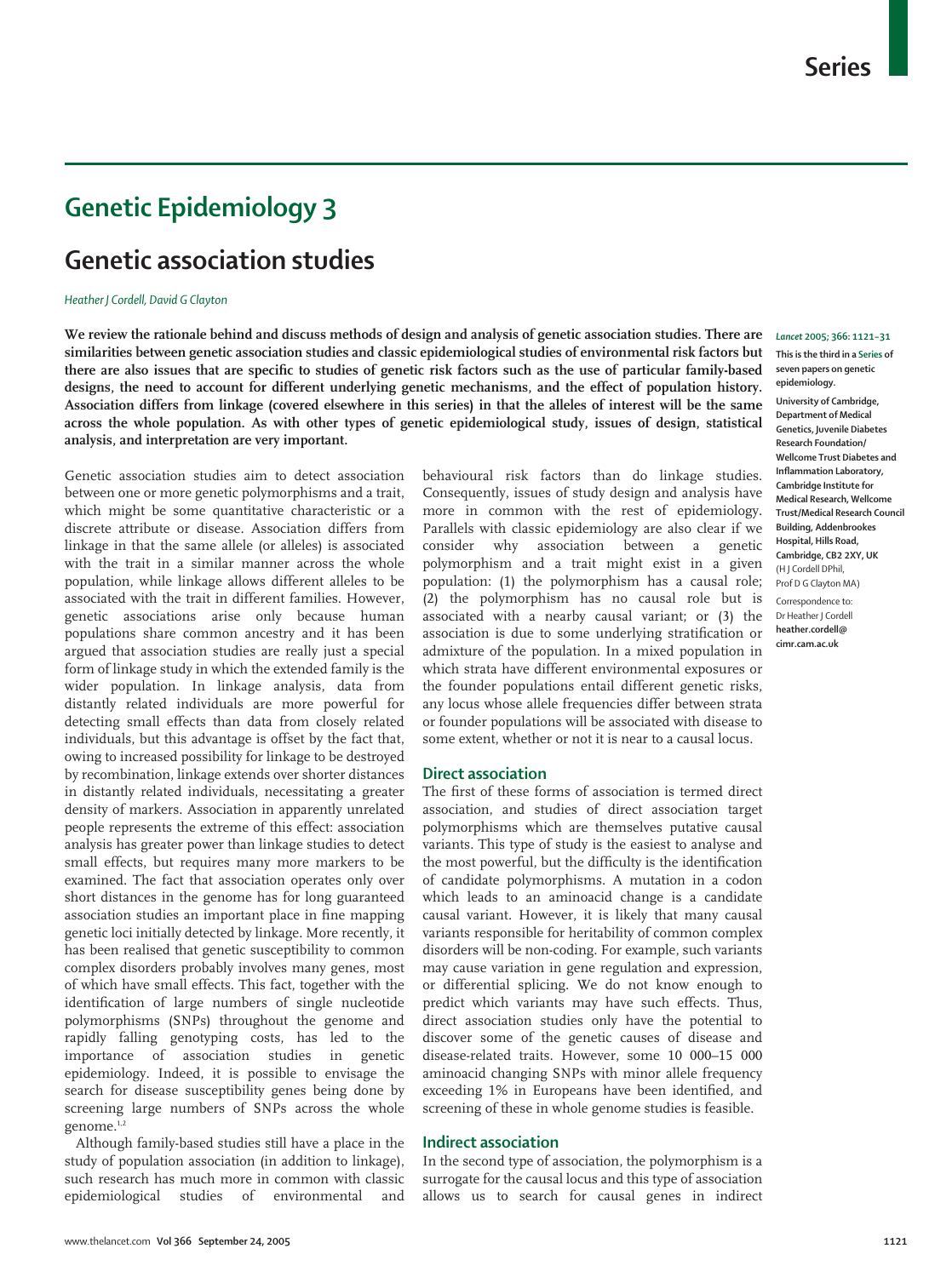association studies. However, indirect associations are even weaker than the direct associations they reflect, and it will usually be necessary to type several surrounding markers to have a high chance of picking up the indirect association. Indirect association studies are more difficult to analyse, and there is still debate as to the best methods. They are also less powerful than direct studies. Finally, by contrast with direct studies, until we can be sure that we have adequately charted the polymorphisms in a region, there cannot be a definitive negative result since we cannot exclude the possibility that a causal variant exists but is not picked up by the markers chosen. The next phase of the Human Genome Project—the International HapMap Project<sup>3</sup>—aims to improve our knowledge in this respect. This project will be discussed in more detail in a later paper in this series.<sup>4</sup> The imminent completion of the second phase of this study, plus rapid recent advances in high throughput genotyping technology, mean that screening of perhaps 80% of the genome for disease associations is becoming feasible, if costly. In the meantime, most indirect association studies concentrate on candidate genes identified either on the basis of their known function or from animal models. Even as whole genome studies are increasingly used, such candidate gene studies will continue to play an important part. Such studies will allow typing of markers more densely, not only to improve detection of true causal associations but also to increase confidence that negative findings represent true negatives.

## **Confounded association**

The final type of association is that due to confounding by stratification and admixture (substructure) within the population. Confounding, as in the rest of epidemiology, raises the possibility both of generating false findings (positive confounding) or obscuring true causal associations (negative confounding). However, although the problem of unobserved confounding is intractable in classic epidemiology, dictating limits on the size of causal effect that can be safely inferred from observational studies,<sup>5</sup> genetic epidemiology offers possibilities for circumventing the difficulty.

The most obvious way of avoiding this difficulty is to measure association in well-mixed, outbred populations. Failing this, any stratification and admixture effects could be reduced by matching (in the design or the analysis, or both) by geographical region and by any markers of ethnic origin. In this manner, comparisons can be made, as far as possible, within homogeneous subpopulations. It has been argued that such devices will avoid the small confounding effects expected to arise from stratification and admixture.<sup>6</sup> However, this view has been questioned. Meta-analyses<sup>7</sup> have indicated that causal variants for complex disease might, when looked at one at a time, have rather small effects and large studies will be necessary to detect them.8 Against this

background, even modest confounding by stratification and admixture could have important repercussions. It is not yet known how serious this problem will be for association studies in populations of European origin, but it poses a grave difficulty in admixed populations such as African Americans or Afro-Caribbeans.9 Admixture does present opportunities for gene mapping by exploiting a back-crossing experiment of nature, but such studies are beyond the scope of this article.

The first method for dealing with confounding by population structure is matching by family; if comparisons are made between siblings with the same parents, confounding by population structure is excluded. However, such studies are not always very powerful and they are difficult, or even impossible, to undertake on a sufficiently large scale to detect genetic associations reliably. The role of such studies will probably be to confirm findings generated by less expensive methods and to answer more complex secondary questions.

The second method for dealing with the problem is to seek genetic markers for population substructure, or ancestry informative markers—loci whose allele frequencies differ between the founder populations. $9-12$ Inevitably there will be some loss of power due to the imperfect measurement of admixture proportions. This loss of power might be modest for populations in which founder populations are very different and there are good markers of substructure, such as African Americans.<sup>9</sup> but it remains to be seen whether this method can be applied efficiently to control for the smaller differences which might exist, for example, within European populations.

The third approach is genomic control.<sup>13-15</sup> Confounding is regarded as a random process, potentially affecting all loci, such that the effect of positive confounding is to increase the type 1 error (false positive) rate for association tests; although conventional tests for association are correct if regarded as tests for association within the population studied, they will have an inflated false positive rate when judged as tests of causal effects in the presence of stratification or admixture (or both). Another perspective (more intuitive to geneticists) is that, although people in a populationbased association study can be regarded as having been independently sampled from the particular population studied, they are not independently sampled when regarded as a sample of all mankind; they are cryptically related because they have been drawn from the same population. As a result, when regarded as tests of the causal null hypothesis, conventional  $\chi^2$  tests for association have greater variance than they should and use of conventional significance levels will lead to a higher false-positive rate.

Genomic control is less ambitious than other methods that control for confounding by substructure in that it seeks only to control the false positive rate by increasing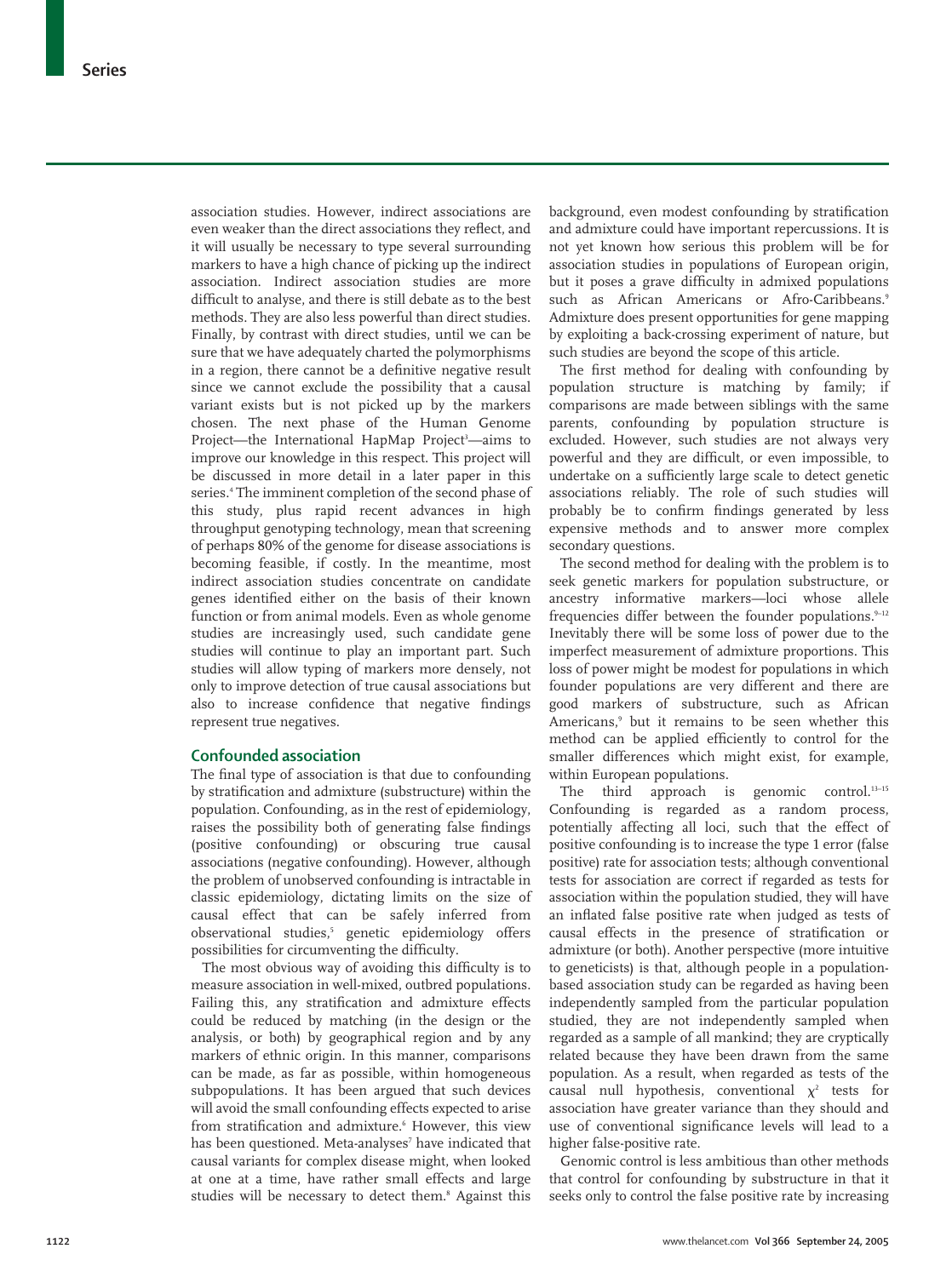the threshold required for statistical significance. The factor by which the variance is inflated by confounding can be estimated by typing a large number of unselected markers across the genome and estimating the variance of association test statistics empirically. This method is simple to do. However, no attempt is made to deal with negative confounding, which increases the false negative rate and reduces power. Use of more stringent test criteria to control the false positive rate will accentuate loss of power. It also remains to be empirically tested whether the distribution of test statistics is inflated by the same multiple, irrespective of allele frequency and throughout the entire distribution.

It remains to be seen whether correcting for confounding by substructure by statistical modelling will be more powerful than accepting some degree of confounding and controlling the resultant type 1 error rate. Much will depend on how serious the problem turns out to be, and whether sufficiently informative markers will be identified for the former approach to work efficiently. However, the approaches could turn out to be complementary, with gross effects addressed by statistical models and surrogate measures of substructure and more subtle effects, such as those due to cryptic relatedness between cases and/or controls, left to genomic control.

## **Direct association: patterns of genotype–phenotype relationship**

We shall consider a diallelic locus, directly related to either a quantitative trait or to a discrete trait such as presence (prevalence), or occurrence (incidence), of a disease. Multiallelic loci lead to more complicated scenarios and generate tests with many degrees of freedom. Even in the simplest diallelic case, different patterns for the genotype–phenotype relationship must be considered. Since there are three possible genotypes, which have a natural order  $(1/1, 1/2,$  and  $2/2)$ , the question of linearity of the relationship must be considered.

## **Linear dose-response modelling**

In classic mendelian genetics of fully penetrant discrete traits, the description of an allele as dominant implies that the corresponding phenotype will occur irrespective of the number of copies of the allele carried. A recessive allele requires both copies to be present for the phenotype to be evident. In a diallelic system, if neither allele is dominant, 1/2 heterozygotes will display an intermediate phenotype. Fisher<sup>16</sup> used the term dominance in a different way to describe the related concept of linearity of the genotype–phenotype relationship for quantitative traits. He defined absence of dominance to imply the linear relationship:

#### Mean trait value= $\alpha + \beta$ x

where x codes genotypes  $1/1$ ,  $1/2$ , and  $2/2$  as 0, 1, and 2 respectively and  $\beta$  is the additive effect of each copy of the 2 allele. Since this model predicts that the trait mean for heterozygotes will lie precisely midway between the means for the two types of homozygote, it is easy to see why Fisher identified linearity with absence of dominance, but this idea is based on a stronger model than the earlier concept.

The importance of a simplifying model such as the linear dose-response model above is that the strength of genotype–phenotype relationship is expressed in a single parameter  $(\beta)$  and statistical tests for existence of such a relationship only have one degree of freedom. To extend the model to allow a quite general pattern of relationship we must introduce an additional parameter to measure deviation from linearity. For example, we might introduce a variable z coded as 0 for homozygotes and 1 for heterozygotes, to give the following model:

#### Mean trait value= $\alpha + \beta$ x

 $\gamma$  is then said to represent a dominance effect. In this extended model, all patterns of relationship between phenotype mean and the three genotypes are possible, but two parameters now code the association and statistical tests have two degrees of freedom. Consideration of this broader class of models inevitably carries the penalty of reduced power if the pattern of relationship truly is linear. Some have argued that in most cases we would wish to constrain the twoparameter model so that the trait mean for heterozygotes cannot lie outside the range delimited by the means for homozygotes. This approach leads to tests that are intermediate between conventional tests with one and two degrees of freedom.<sup>17</sup> In any situation, the choice of the most powerful test depends on the pattern of association that actually exists and, unless we are simply doing confirmatory studies, this pattern is unknown a priori—a ubiquitous problem for statistical analysis. Perhaps for most complex disease genetics the model in which heterozygote risk is constrained to lie within the range defined by the two homozygote risks is the best compromise between generality and parsimony. However, such a model is little used, perhaps because of lack of software implementations.

To model gene effects on binary qualitative traits that are not fully penetrant, Wright<sup>18</sup> introduced the notion of an underlying, unobserved, and normally distributed quantitative trait (liability) governed by Fisher's linear model; the discrete trait is assumed to manifest when liability exceeds some threshold value. The predictions from Wright's model are very close to those from the logistic regression model, which is the mainstay of statistical analysis in the rest of epidemiology.19,20 With this approach, absence of dominance means that the log odds of response for 1/2 heterozygotes is midway between that for 1/1 and 2/2 homozygotes, and so each allele contributes multiplicatively to the odds. For uncommon traits (as most diseases are), this model is nearly the same as the model of multiplicative effects of each allele on risk.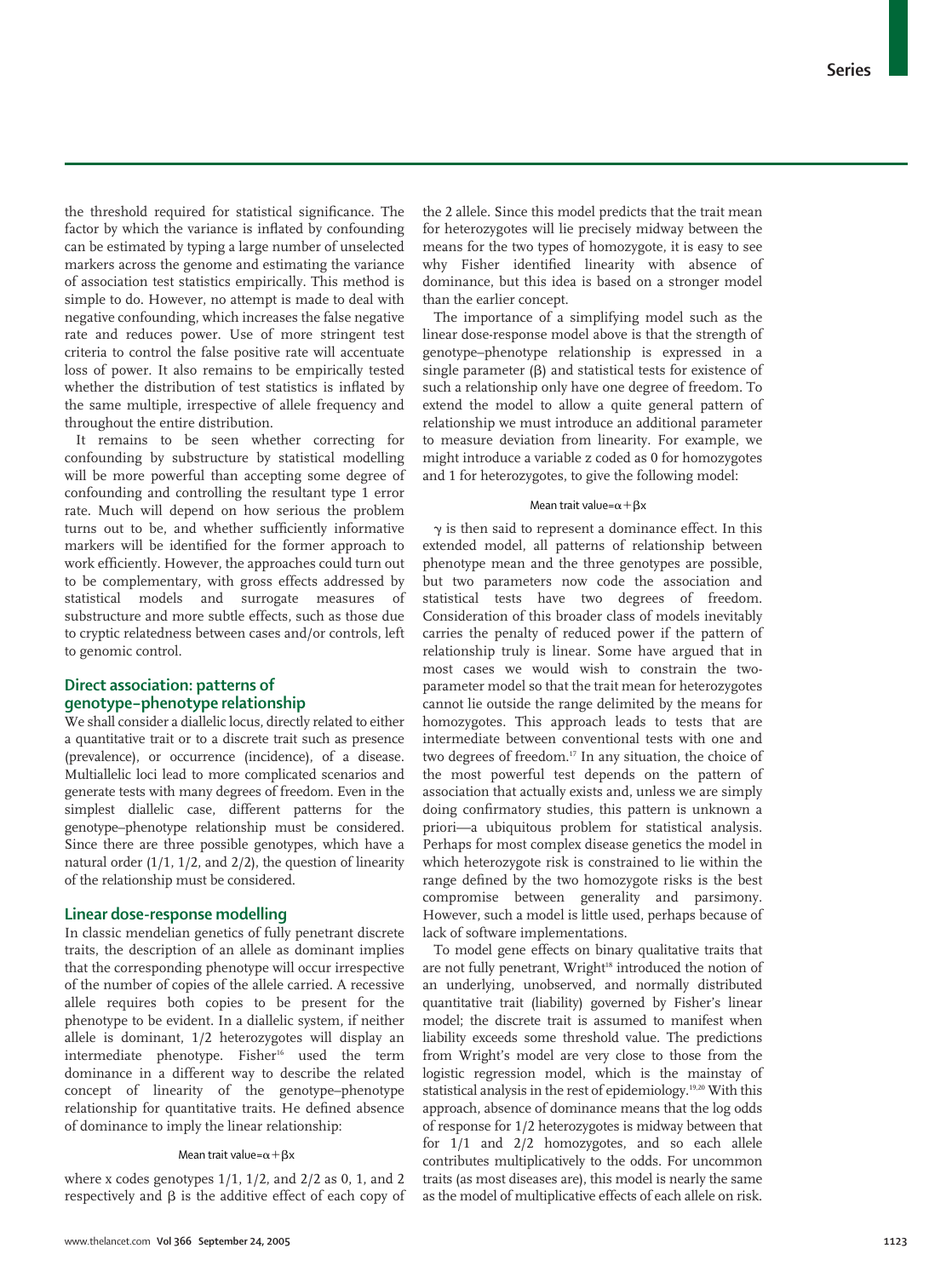The multiplicative risk model could be argued to be the natural model for lack of dominance in this context. The multiplicative risk model has one particularly useful property. Hardy-Weinberg equilibrium is defined by genotype frequencies consistent with the two alleles being independently sampled from a population of alleles. Genotypes of controls, in a case-control study, should therefore be in Hardy-Weinberg equilibrium. But if disease risk is related to genotype multiplicatively, such that genotype risk can be decomposed into a product of effects of the two alleles, then genotypes of the cases of disease are also expected to be in Hardy-Weinberg equilibrium, with alleles being independently drawn from a population in which the frequency of high risk alleles is increased. This result justifies the common practice of counting alleles rather than genotypes in statistical analyses.<sup>21</sup>

### **Epistasis**

The general issue of dominance relates to the extent to which the joint effect of two alleles at a single autosomal locus might be different from the sum (or product in a multiplicative model) of the effects anticipated for each allele independently. A related issue is the degree to which the combined effect of alleles at two or more loci can reasonably be modelled by the individual locus contributions. The fact that inheritance of some traits could only be explained by joint action of two unlinked loci was first demonstrated by Bateson,<sup>22</sup> who termed the effect epistasis. In these first examples, variation of phenotype with genotype at one locus was only apparent in those with certain genotypes at the second locus; others would show no effect. Thus epistasis was defined as one locus masking the effect of another. Fisher<sup>16</sup> used a similar term, epistacy, to refer to a statistical interaction meaning deviation from additive effects of the two loci upon the trait mean. The term epistacy soon evolved into epistasis,<sup>23</sup> and in modern genetics the two uses of the word coexist, often causing confusion.<sup>24,25</sup>

Epistasis in Fisher's sense is dependent on scale and, in general, does not have a clear interpretation in terms of mechanism. The interpretation of the causal implications of statistical interaction in epidemiology has been vigorously debated over at least three decades.26,27 A similar debate continues in relation to interaction between genes and environmental risk factors. Some have argued that the interaction of genes and environment will become a major influence on the epidemiological study of disease causation and on public heath interventions,<sup>28–30</sup> whereas others have been more sceptical.<sup>31</sup>

If interpretation of statistical interaction between genes is problematic, an important reason to consider such interaction relates to our ability to discover the genes related to complex diseases in the first place. If such genes act together, epistatically, with several genes acting in the same pathway, the marginal effect of each

gene on its own might be small, but might reflect much larger effects of collections of genes.<sup>32,33</sup> Some have even postulated scenarios in which marginal effects are absent altogether.<sup>34</sup> But this hypothesis requires one gene to reverse the direction of effect of another, which although possible, is perhaps unlikely to happen widely. Such arguments have led these same researchers to suggest that the analysis of association studies should move away from analysis of genes one at time, focusing instead on pairs or even larger constellations of genes. It is not yet clear whether the gains in effect size realised in practice by consideration of several genes at a time will be sufficient to compensate for the requirement for more stringent correction for the number of hypotheses to be tested.<sup>35</sup> A further debate concerns the relative merits of recursive partitioning methods, which derive from the automatic interaction detection methods of Sonquist and Morgan,<sup>36</sup> originating in the social sciences but now widely used in the computer science and bioinformatics communities, over more standard regression-based approaches.

## **Indirect association: patterns of linkage disequilibrium**

The mapping of susceptibility genes for common complex disorders and genes for other common traits by the indirect method depends on the existence of association, at the population level, between the causal variants and nearby markers. Such association, because of the proximity of loci on the genome, is termed linkage disequilibrium. (Some use this term to describe any population-wide association between loci, whether due to proximity or to another reason such as population stratification and admixture. We prefer the term allelic association for this more general circumstance. The term gametic phase disequilibrium is also used to describe allelic association due to proximity). Success of this strategy depends upon some understanding of patterns of linkage disequilibrium and the forces that determine them—mutation, recombination, and population history.

The figure shows the genealogy of the same small segment of eight versions of the same chromosome. It is assumed that they will be descended from a common ancestor, and that the segment is so small that no recombination will have arisen within the segment. This latter assumption is necessary because the recombination in the sample history is an important complication: an adjacent segment separated by recombination will have an entirely different genealogy above this point. We assume that a mutant allele cannot revert back to wild type (lightning does not strike twice), and every copy of the mutant allele in the population is descended from the same ancestral mutation. The scale for the height of the genealogy is meioses (ie, generations). In this example there are four haplotypes. Labelling the initial allele at each locus as *1* and the new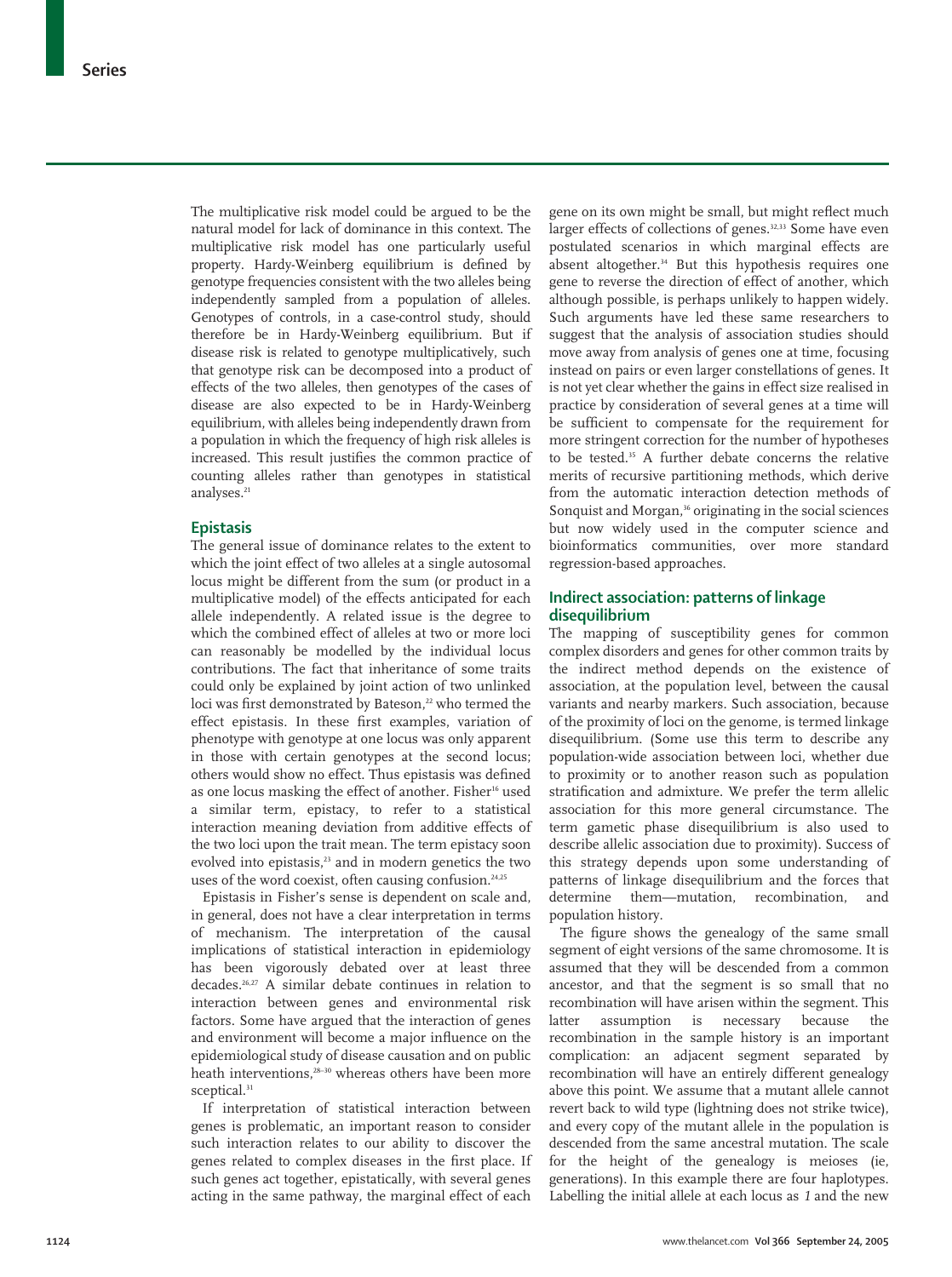allele created by mutation as *2* these are *111* (individuals 6, 7, and 8), *122* (individuals 4 and 5), *211* (individuals 1 and 2), and *121* (individual 3). Alleles that are common in the sample are older mutations, and the number of different haplotypes increases in direct proportion to the number of polymorphisms, unless some polymorphisms correspond to mutations on the same branch of the genealogy. Less obvious is that fact that, even under these simplifying assumptions, the pattern and strength of association between polymorphisms is very variable.

The situation in the figure represents complete linkage disequilibrium between the three loci. This fact is apparent when looking at loci two at a time; each pair of loci define only three haplotypes. Table 1 shows the twolocus haplotype frequencies as  $2\times 2$  contingency tables. Complete linkage disequilibrium between pairs of loci is evident because at least one cell of the corresponding table is zero, since this is the maximum degree of association possible given the row and column totals. Linkage disequilibrium decays for three reasons: (1) recombination(s) in the genealogy occurring at some point between the two loci; (2) recurrence of the same mutation; and (3) gene conversion (transfer of information between alleles or loci).<sup>37</sup> The first reason is the most important for this decay. Since the probability of recombination increases with the distance between the loci, the strength of linkage disequilibrium is expected to decline with distance.

Various different measures of pairwise linkage disequilibrium have been proposed,<sup>38</sup> including Lewontin's D',<sup>39</sup> which has also been termed the "association probability".<sup>40</sup> Lewontin's D' is an important measure for identification of regions in which there has been little recombination and, therefore, in which there is the potential to map causal loci by indirect association studies. However, this measure does not directly determine the power of indirect association studies. Formally, the power of tests for indirect association depends largely on the index  $r^2$ , the square of the conventional correlation coefficient between the allele at the typed locus, scored 1 or 2, and the allele at the causal locus, scored similarly. The dependence of power on  $r^2$  rather than on any other measure of association is complete for quantitative traits in the absence of a dominance variance component due to the causal locus.<sup>41</sup> The nature of the relationship between r<sup>2</sup> and the power to detect association is such that, if B is causal, we would require a sample size  $2.8$  times as large  $(0.56/0.2)$  to detect the indirect association with A than to detect the association with C. The panel shows that, even when loci are in complete disequilibrium  $(D'=1)$ , the pairwise r<sup>2</sup> values can vary widely, because they are related to the allele frequencies and to the position of the corresponding mutations in the genealogy.

Linkage disequilibrium is also relevant to the more recent discussion of "haplotype blocks".42 Genetic loci



*Figure:* **Genealogy of a sample of eight chromosomes, showing ancestry of three SNPs**

Crosses=mutations, each of which will generate new (diallelic) polymorphism.

across large areas of the genome were suggested to divide into blocks characterised by little disequilibrium between blocks and limited haplotype diversity within blocks. These two aspects of blocks, physical extent and haplotype diversity are, in a sense, reflected by the measures  $D'$  and  $r^2$ , respectively. However, they are not necessarily linked since they are determined by the different random processes of recombination and mutation; both the extent and haplotype diversity of blocks are extremely variable. Further, haplotypic diversity almost inevitably increases as more polymorphisms are discovered.

| Locus A                             |               | Locus C Locus B<br>Locus B |                |               |              | Locus C Locus A |                |               |               |                |                |
|-------------------------------------|---------------|----------------------------|----------------|---------------|--------------|-----------------|----------------|---------------|---------------|----------------|----------------|
|                                     | 1             | $\mathcal{P}$              | Total          |               |              | $\mathcal{P}$   | Total          |               | 1             | $\overline{2}$ | Total          |
| 1                                   | ζ             | $\mathbf{R}$               | 6              | 1             |              | 1               | b              |               |               |                | D              |
| $\overline{\phantom{a}}$            | $\mathcal{P}$ | $\overline{0}$             | $\overline{2}$ | $\mathcal{P}$ | $\mathbf{0}$ | $\mathcal{P}$   | $\overline{z}$ | $\mathcal{P}$ | $\mathcal{P}$ | $\mathbf{0}$   | $\overline{2}$ |
| Total                               | 5             | 3                          |                | Total         | 5            | 3               |                | Total         | 6             | $\overline{2}$ |                |
| $r^2 = 0.2$                         |               |                            |                | $r^2 = 0.56$  |              |                 |                | $r^2 = 0.11$  |               |                |                |
| Lewontin's $D' = 1.0$ in all cases. |               |                            |                |               |              |                 |                |               |               |                |                |

*Table 1:* **Pairwise linkage disequilibrium for the eight-chromosome genealogy**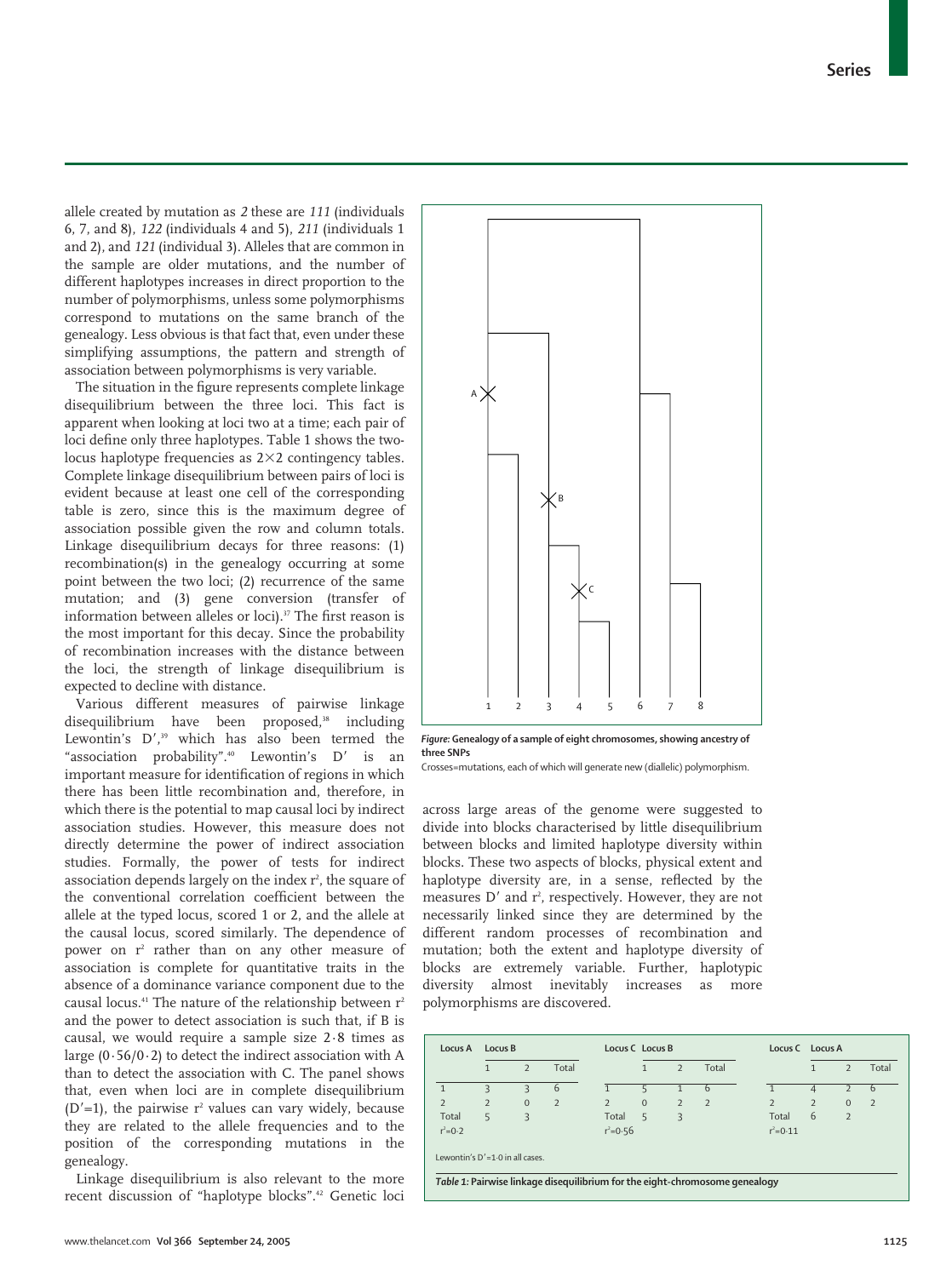There has been some discussion as to whether blocks have clear boundaries, coincident with so-called recombination hot spots, or whether they arise as a result of purely random forces.43,44 Sperm-typing experiments show the existence of hot spots<sup>45</sup> but, random forces undoubtedly also have an important role. This debate is important in relation to the stability of block structures across populations and to the sharpness of block boundaries. If the extent of haplotypes is determined by random recombination, then all haplotypes encompassing a given point in the genome will not be the same length and we should not be surprised to see a few high values of D' extending well outside the main block of linkage disequilibrium.

The idea of haplotype blocks tends to be linked with the idea of haplotype tagging SNPs,<sup>46</sup> largely because the ideas were published simultaneously. However, the idea of haplotype tagging SNPs arose from studies of candidate genes after it was noted that, after discovering large numbers of SNPs by a combination of searching databases and exon resequencing, there is usually substantial redundancy—a few haplotype tagging SNPs capture, in some sense, most of the polymorphism of the gene. Many different methods have been proposed for the choice of such SNPs.46–50 Consideration of the power to detect indirect association via haplotype tagging SNPs suggest that the important criterion is the coefficient of determination, a generalisation of  $r^2$  to multiple

regression models and usually denoted by  $\mathbb{R}^2$ . This quantity measures the ability of a set of tag SNPs to predict another dimorphism.<sup>48,51</sup> The R<sup>2</sup> values with which tag SNPs predict the remaining known polymorphisms provide an estimate of the likely ability to predict a causal variant, but, with our limited knowledge of human polymorphism, its accuracy cannot be guaranteed.

## **Study designs**

Familiar epidemiological designs such as populationbased case-control or cohort designs<sup>19,52</sup> are often used for genetic association studies and the data are analysed much the same way too, risk factors such as smoking and obesity etc, being replaced by the presence or absence of a particular genetic polymorphism. Risk can be considered in terms of either a predisposing allele or genotype, or in terms of multiple categories of disease risk such as the risks associated with different alleles at a multiallelic genetic locus, or the risks associated with the three possible genotypes 1/1, 1/2, 2/2 at a single diallelic locus.

Other designs have been specifically proposed for genetic studies. Family-based designs such as the caseparent triad design,<sup>53,54</sup> case-parent-grandparent design,<sup>55</sup> or analysis of general pedigrees have been proposed to counteract confounding due to population stratification that can occur in case-control or other population-based designs.56 In family designs, alleles or genotypes

|                     | <b>Details</b>                                                                                                                                                                                                                               | Advantages                                                                                                    | Disadvantages                                                                                              | Statistical analysis method                                                                                      |
|---------------------|----------------------------------------------------------------------------------------------------------------------------------------------------------------------------------------------------------------------------------------------|---------------------------------------------------------------------------------------------------------------|------------------------------------------------------------------------------------------------------------|------------------------------------------------------------------------------------------------------------------|
| Cross-sectional     | Genotype and phenotype (ie, note disease status<br>or quantitative trait value) a random sample from<br>population                                                                                                                           | Inexpensive. Provides estimate of<br>disease prevalence                                                       | Few affected individuals if<br>disease rare                                                                | Logistic regression, $\chi^2$ tests of<br>association or linear regression                                       |
| Cohort              | Genotype subsection of population and follow                                                                                                                                                                                                 | Provides estimate of disease                                                                                  | Expensive to follow-up.                                                                                    | Survival analysis methods                                                                                        |
|                     | disease incidence for specified time period                                                                                                                                                                                                  | incidence                                                                                                     | Issues with drop-out                                                                                       |                                                                                                                  |
| Case-control        | Genotype specified number of affected (case) and<br>unaffected (control) individuals. Cases usually<br>obtained from family practitioners or disease<br>registries, controls obtained from random<br>population sample or convenience sample | No need for follow-up.<br>Provides estimates of exposure<br>effects                                           | Requires careful selection of<br>controls.<br>Potential for confounding<br>(eq, population stratification) | Logistic regression,<br>$\chi^2$ tests of association                                                            |
| Extreme values      | Genotype individuals with extreme (high or low)                                                                                                                                                                                              | Genotype only most informative                                                                                | No estimate of true genetic                                                                                | Linear regression, non-parametric,                                                                               |
|                     | values of a quantitative trait, as established from                                                                                                                                                                                          | individuals hence save on                                                                                     | effect sizes                                                                                               | or permutation approaches                                                                                        |
|                     | initial cross-sectional or cohort sample                                                                                                                                                                                                     | genotyping costs                                                                                              |                                                                                                            |                                                                                                                  |
| Case-parent triads  | Genotype affected individuals plus their parents<br>(affected individuals determined from initial<br>cross-sectional, cohort, or disease-outcome<br>based sample)                                                                            | Robust to population stratification.<br>Can estimate maternal and<br>imprinting effects                       | Less powerful than case-<br>control design                                                                 | Transmission/disequilibrium test,<br>conditional logistic regression or<br>log-linear models                     |
| Case-parent-        | Genotype affected individuals plus their parents                                                                                                                                                                                             | Robust to population stratification.                                                                          | Grandparents rarely available                                                                              | Loq-linear models                                                                                                |
| grandparent septets | and grandparents                                                                                                                                                                                                                             | Can estimate maternal and<br>imprinting effects                                                               |                                                                                                            |                                                                                                                  |
| General pedigrees   | Genotype random sample or disease-outcome<br>based sample of families from general population.<br>Phenotype for disease trait or quantitative trait                                                                                          | Higher power with large families.<br>Sample may already exist from<br>linkage studies                         | Expensive to genotype.<br>Many missing individuals                                                         | Pedigree disequilibrium test,<br>family-based association test, quantitative<br>transmission/disequilibrium test |
| Case-only           | Genotype only affected individuals, obtained                                                                                                                                                                                                 | Most powerful design for                                                                                      | Can only estimate interaction                                                                              | Logistic regression, $\chi^2$ tests of                                                                           |
|                     | from initial cross-sectional, cohort, or disease-<br>outcome based sample                                                                                                                                                                    | detection of interaction effects                                                                              | effects. Very sensitive to<br>population stratification                                                    | association                                                                                                      |
| DNA-pooling         | Applies to variety of above designs, but genotyping<br>is of pools of anywhere between two and 100<br>individuals, rather than on an individual basis                                                                                        | Potentially inexpensive compared<br>with individual genotyping (but<br>technology still under<br>development) | Hard to estimate different<br>experimental sources of<br>variance                                          | Estimation of components of variance                                                                             |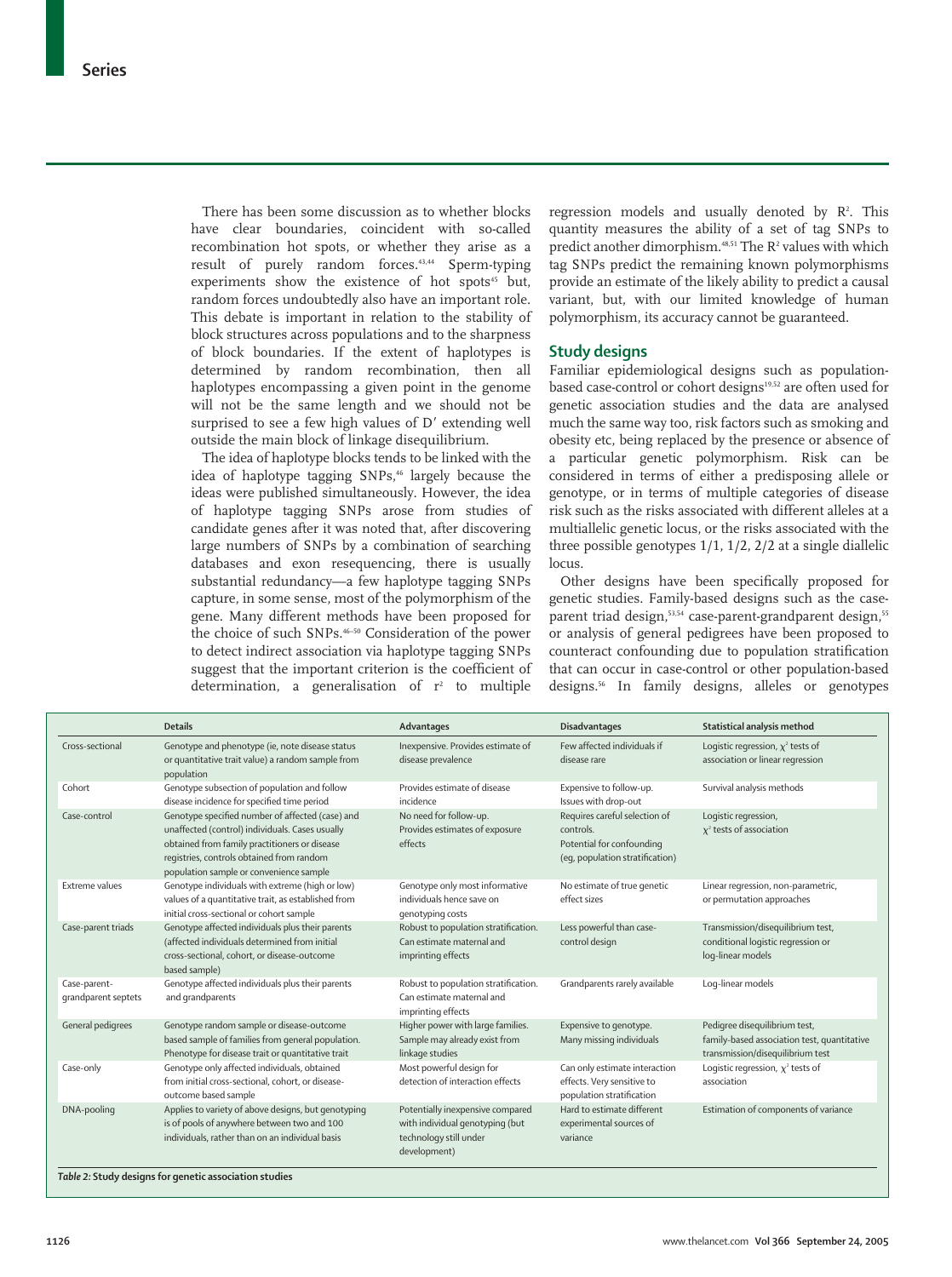transmitted to affected individuals are compared with untransmitted alleles or genotypes, providing a control sample that is inherently matched to the case sample with regard to population structure. An alternative approach is to use population–based studies and correct for population stratification.<sup>11–13</sup> However, these methods involve typing of either a large number of unselected markers or a panel of markers chosen to be highly informative for the type of admixture in the study population. Such corrections will only be possible in large studies. The case-parent triad design typically requires the same number of triads (consisting of a case and two parents) to be typed as the number of cases required in a case-control design (assuming an equal number of controls), to give the same power. Thus a sample of 500 case-parent triads will have roughly the same power as 500 cases and 500 controls, but the caseparent triad design requires 1·5 times the amount of genotyping, and could also be more difficult to obtain (except when family samples had already been collected for previous linkage study). For this reason, many prefer the case-control approach; however, family-based approaches provide a useful complementary strategy because of their robustness to population stratification and because they allow estimates of effects due to direct maternal genotype or maternal-fetal interaction and parent-of-origin (imprinting) effects.<sup>57-60</sup> Case-parent triad designs allow such effects to be estimated at the expense of rather weak assumptions concerning population distributions of parental genotypes. These assumptions may be avoided by use of the case-parent-grandparent design (but such families may be difficult to obtain in practice).

Some designs try to reduce the genotyping effort, for instance by only typing individuals at the extremes of the phenotype distribution. DNA pooling studies<sup>61</sup> reduce the amount of genotyping by typing DNA pooled from a group of individuals as opposed to genotyping each person separately. With the haplotype tagging approach,<sup>46</sup> genotypes from an initial sample (say 32 people) are used to select loci to genotype in the larger sample. This strategy essentially exploits the indirect association approach to gene mapping. Further cost savings and efficiency can be obtained by a staged strategy.<sup>62,63</sup>

Various different designs are commonly used in genetic association studies (table 2). Methods and programs have been developed for power and sample size calculations (table 3).<sup>2,52,64-74</sup>

## **Statistical analysis**

The analysis of data depends crucially on the study design. In the simplest case, familiar methods such as logistic regression,  $\chi^2$  tests of association, and odds ratios may be suitable. At a single marker, the issue arises as to whether to analyse on the basis of allele counts or genotype counts. Suppose we have case and control data for a single diallelic genetic locus (table 4). A

|                                                           | Reference     | URL                                          |  |  |  |
|-----------------------------------------------------------|---------------|----------------------------------------------|--|--|--|
| Analytical calculation                                    | 52, 2, 64, 65 |                                              |  |  |  |
| <b>OUANTO</b>                                             | 66, 67        | http://hydra.usc.edu/gxe                     |  |  |  |
| Genetic power calculator                                  | 68            | http://statgen.iop.kcl.ac.uk/gpc/index.html  |  |  |  |
| Stata power and sample size programs                      | 69,70         | http://cruk.leeds.ac.uk/katie                |  |  |  |
| <b>TDTPOWER</b>                                           | 71            | http://www.uni-bonn.de/~umt70e/soft.htm      |  |  |  |
| <b>TDTASP</b>                                             | 72,73         | http://odin.mdacc.tmc.edu/anonftp/           |  |  |  |
| TDT-PC                                                    | 74            | http://www.biostat.jhsph.edu/~wmchen/pc.html |  |  |  |
|                                                           |               |                                              |  |  |  |
| Table 3: Resources for power and sample size calculations |               |                                              |  |  |  |

simple  $\chi^2$  test for independence has 2 degrees of freedom. Two odds ratios can be calculated: af/be (for genotype 2/2 *vs* 1/1) and cf/de (for 1/2 *vs* 1/1). Alternatively, if there is a reason to expect dominance or recessiveness in the effect of allele 2, we could group the top two rows or bottom two rows together to provide a  $\chi^2$ test with 1 degree of freedom and an odds ratio of  $(a+c)f/(b+d)e$  or  $a(d+f)/b(c+e)$ , respectively. Another approach might be a test of trend, with a dose-response effect in regard to the number of copies of the 2 allele. A similar test could be done by uncoupling the alleles within a genotype and constructing a test in terms of case and control chromosomes (table 5). A  $\chi^2$  test of association with 1 degree of freedom on the data in table 4 assumes that chromosomes or alleles are independent units.<sup>21</sup> which essentially means Hardy-Weinberg equilibrium (and, for estimation of effects under the alternative hypothesis, multiplicative effects of alleles). All of these tests can be done with statistical software.

Table 6 lists some sources for statistical methods commonly used in genetic association studies.<sup>20,52,54,57-61,71,74-91</sup> Although many can be done in standard packages, some (particularly for family data) require special software. Some are designed to be simple, others require some specialist knowledge.

The simplest and most powerful statistical analyses arise in the direct association studies in which causal hypotheses, and hence analyses, are specific to single, typed polymorphisms. However, in indirect studies, which exploit linkage disequilibrium between typed markers and causal variants, analysis of marker loci one at a time might not be ideal—the  $r^2$  between single

|                                                    | Cases      | Controls |  |  |
|----------------------------------------------------|------------|----------|--|--|
| 2/2                                                | a          |          |  |  |
| 1/2                                                |            |          |  |  |
| 1/1                                                | $\epsilon$ |          |  |  |
| Table 4: Counts of genotypes in case-control study |            |          |  |  |

|              | Chromosomes |          |
|--------------|-------------|----------|
| Allele       | Cases       | Controls |
|              | $2a+c$      | $2b+d$   |
| $\mathbf{1}$ | $2e+c$      | $2f+d$   |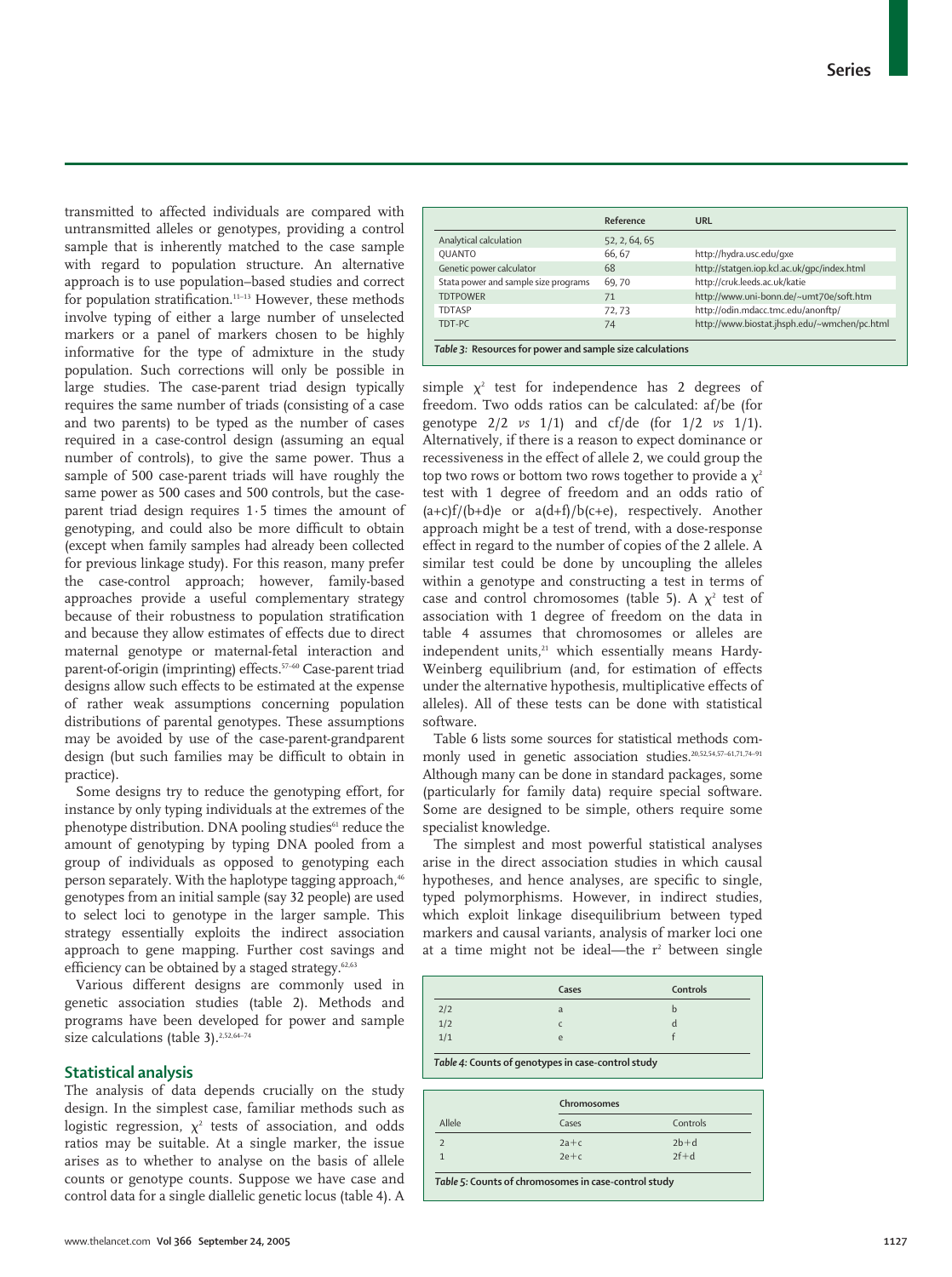|                                      | Approach                                                                                                                                       | Reference      | Software                                                         | <b>URL</b>                                                                                                                                                                                         |
|--------------------------------------|------------------------------------------------------------------------------------------------------------------------------------------------|----------------|------------------------------------------------------------------|----------------------------------------------------------------------------------------------------------------------------------------------------------------------------------------------------|
| Logistic regression                  | Model log odds of disease as linear function of<br>underlying genotype variables                                                               | 20, 74, 20     | Standard statistical package<br>(eq, Stata, SAS, S-Plus, R)      | http://www.stata.com/<br>http://www.sas.com/<br>http://www.insightful.com/products/splus/<br>http://www.r-project.org/                                                                             |
| $\chi^2$ test of association         | Test for independence of disease status and<br>genetic risk factor                                                                             | 20             | Standard statistical package                                     | See above                                                                                                                                                                                          |
| Linear regression                    | Model quantitative trait as linear function of<br>underlying genotype variables                                                                | 75             | Standard statistical package                                     | See above                                                                                                                                                                                          |
| Survival analysis                    | Model survivor function or hazard as function of<br>underlying genotype variables                                                              | 20,52          | Standard statistical package                                     | See above                                                                                                                                                                                          |
| Transmission/<br>disequilibrium test | Test departure of transmission of alleles from<br>heterozygous parents to affected offspring<br>from null hypothesis of half                   | 71, 76-78      | Various (eq, Genehunter, RC-TDT,<br>Genassoc, Transmit, Unphased | http://fhcrc.org/labs/kruglyak/Downloads/index.html<br>http://www.uni-bonn.de/~umt70e/soft.htm<br>http://www-gene.cimr.cam.ac.uk/clayton/software/<br>http://www.mrc-bsu.cam.ac.uk/personal/frank/ |
| Conditional logistic                 | Calculate conditional probability of affected                                                                                                  | 54, 60, 79, 80 | Genassoc                                                         | http://www-gene.cimr.cam.ac.uk/clayton/software/                                                                                                                                                   |
| regression                           | offspring genotypes, given parental genotypes                                                                                                  |                | Unphased                                                         | http://www.mrc-bsu.cam.ac.uk/personal/frank/                                                                                                                                                       |
| Log linear models                    | Model counts of genotype combinations for<br>mother, father, and affected offspring                                                            | 57, 58, 59     | Standard statistical package                                     | See above                                                                                                                                                                                          |
| Pedigree                             | Test departure of transmission of alleles to                                                                                                   | 81,82          | Pedigree disequilibrium test                                     | http://www.chq.duke.edu/software/pdt.html                                                                                                                                                          |
| disequilibrium test                  | affected pedigree members from null expectation                                                                                                |                | Unphased                                                         | http://www.mrc-bsu.cam.ac.uk/personal/frank/                                                                                                                                                       |
| Family-base<br>association test      | Tests for association or linkage between disease<br>phenotypes and haplotypes by utilising<br>family-based controls                            | $83 - 86$      | Family-based association test                                    | http://www.biostat.harvard.edu/~fbat/fbat.htm                                                                                                                                                      |
| Quantitative transmission/           | Linkage disequilibrium analysis of quantitative                                                                                                | 87,88          | Quantitative transmission/                                       | http://www.sph.umich.edu/csq/abecasis/QTDT/                                                                                                                                                        |
| disequilibrium test                  | and qualitative traits based on variance components                                                                                            |                | disequilibrium test                                              |                                                                                                                                                                                                    |
| DNA pooling                          | Test for differences in allele frequencies in<br>different pooled samples while estimating<br>components of variance due to experimental error | 61, 89-91      | Standard statistical package                                     | See above                                                                                                                                                                                          |

markers and the causal locus could be much lower than the  $R<sup>2</sup>$  for prediction of the causal locus from a group of markers. For such studies, therefore, it will be preferable to use multilocus approaches to analysis. However, these methods are still at an early stage of development.

Multilocus approaches are generally assumed to involve consideration of haplotypes. Analysis at the haplotype level can reveal an effect marked by an ancestral haplotype but has two main drawbacks: since the number of haplotypes could be large, the potential gain might be offset by an excessive increase in the degrees of freedom in the test; and haplotype phase will often be uncertain.

There are several ways in which the first problem might be approached. The simplest, and most common is to pool rare haplotypes, which will certainly sacrifice some information. Instead some have proposed grouping strategies based on cladistic considerations.<sup>93</sup> However, for markers in regions in which linkage disequilibrium is strong, it is questionable whether the use of any haplotype information is worth the increase in degrees of freedom since, in such circumstances, a simple multiple regression equation with one parameter per marker can achieve prediction of untyped loci with  $R^2$  only slightly worse than haplotype-based predictions.48,51 This finding suggests testing for indirect associations either by regression of trait on marker loci, without inclusion of the interaction terms, or by an appropriate variant of Hotelling's  $T^2$  statistic.<sup>48,51,94,95</sup> These analyses have the additional attraction of not

requiring resolution of haplotype phase and can often be done with conventional statistical packages.

When linkage disequilibrium is less strong, haplotype analyses remain important, especially for fine mapping (eg, in a stepwise logistic regression strategy).<sup>80</sup> Long haplotypes, spanning several blocks of linkage disequilibrium, are particularly important for identifying rare variants,<sup>96</sup> although these would have to have large effects to be detectable. The resolution of phase can then present a serious practical problem. Various computational algorithms address the phaseestimation problem, both in unrelated individuals<sup>97-99</sup> and in families.100 In a two-stage procedure (whereby haplotype scoring based on a first haplotype analysis stage are used in a second stage test of association), these algorithms can be satisfactory in population-based studies since significance can be assessed by permutation arguments. For estimation of relative risks, however, association and haplotype phase must be considered simultaneously.101 In family studies, too, simple two-stage approaches break down since information about association is given by transmission patterns, which are relevant to haplotype phase resolution. Even for transmission/disequilibrium studies in which both parents of cases are genotyped successfully at all loci, care is necessary since simply restricting analysis to families in which phase can be assigned can cause bias.<sup>78</sup> This problem can be avoided by judicious selection of the information used in the analysis,80 albeit with some loss of information.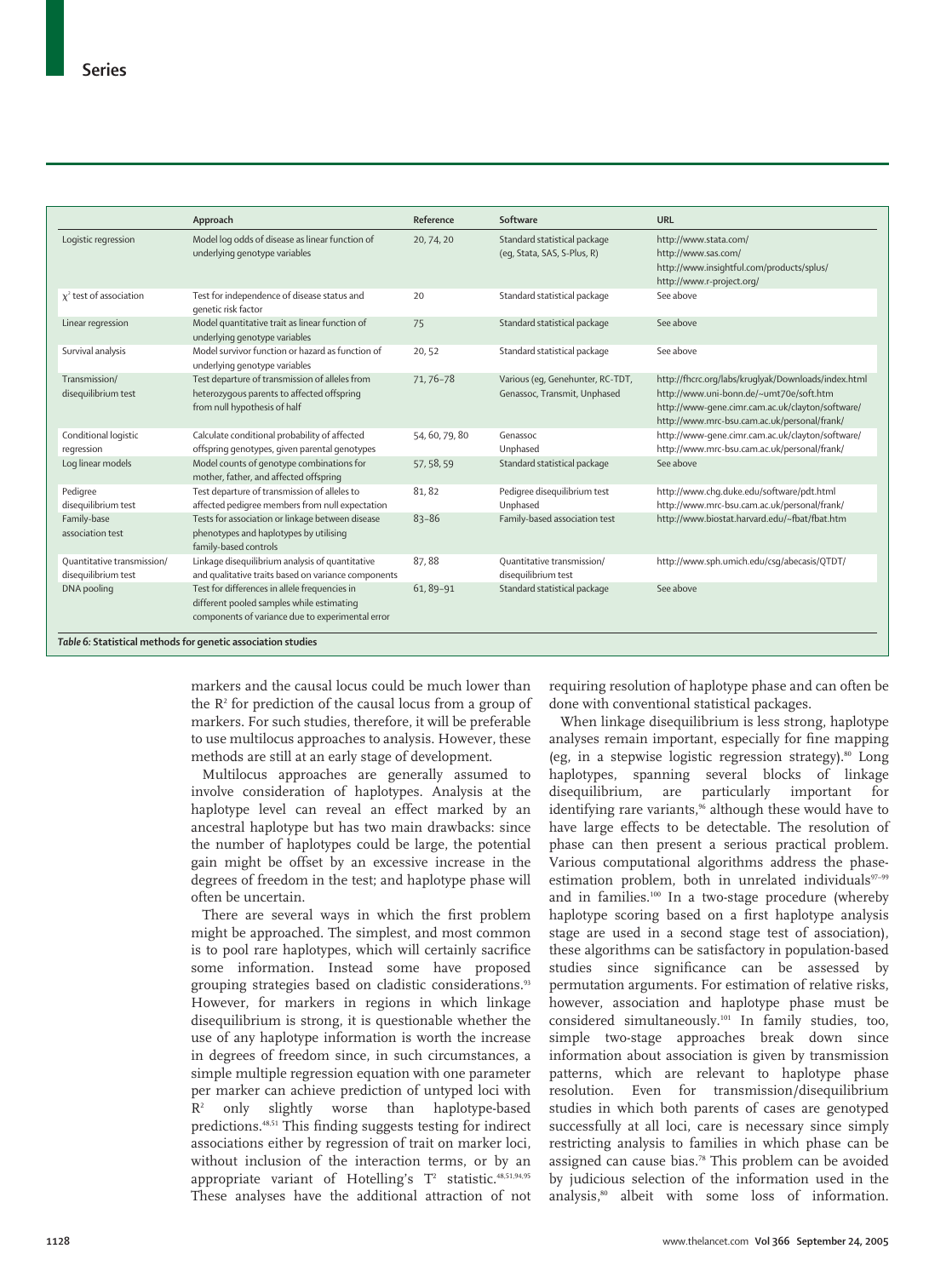Alternatively, as in population–based studies, phase uncertainty can be accounted for explicitly in the association analysis.77 The problem of uncertain phase can be avoided altogether by use of molecular methods for haplotyping,102,103 but such methods usually have lower throughput and are more expensive than those that yield only the diplotype.

In addition to associations between phenotypes and single genes, interaction effects between genes or between genes and environment can also be studied. After taking account of the vast increase in the number of potential tests, the expected power to detect interactions is low. However, power can be increased if we can safely assume independence between genes, or between a gene and an environmental exposure, within the population as a whole and, therefore, within controls. Evidence for statistical interaction can then be obtained from examination of cases only.104,105 However, as we have emphasised, the relationship between statistical and biological interactions (eg, functional interaction between proteins) is complex. Such analyses are more relevant to prediction of disease risk than to elucidation of the underlying trait pathogenesis.<sup>25-27</sup>

## **Significance and importance**

The standards of statistical proof that have become acceptable in the general biomedical literature are not appropriate for genetic association studies. Something akin to a multiple testing problem pervades the discipline, although there has been no clear consensus about how it should be dealt with. Approaches such as the Bonferroni correction are not appropriate because it is not the number of tests in any one investigation that is important. Rather it is that the vast majority of loci tested will not be associated, so that even a small false positive probability will mean that most positive results will turn out to be false. Thus, it is the a-priori probability of association that needs to be accounted for, rather than the number of tests. Thus, it has been suggested that Bayesian methods are more appropriate;<sup>106,107</sup> when prior probability of association is known, they allow calculation of the posterior probability that an association is genuine. However, the mathematics require knowledge not only of the prior probability of association but also of the distribution of the size of effects that will be encountered.

In gene expression array studies, so many tests are done simultaneously that these unknowns can be estimated within the experiment, and empirical Bayes methods can be used.108,109 When genome-wide association studies with many thousands of SNPs become feasible, such methods will become appropriate for association studies,<sup>110</sup> but in the meantime, studies of candidate regions will dominate, and here the prior probabilities that determine appropriate standards of evidence remain largely subjective. However, such considerations show that, given the small a-priori

probability that any genetic locus is associated with disease and the small effect sizes that seem to be typical and the inadequate study sizes that have also been typical, it should not be at all surprising that most findings judged positive with conventional levels of statistical significance have not been replicated.<sup>6</sup>

Some would respond by pointing to the very low population attributable fractions that correspond to these small genetic effects and asking whether there is any utility in their discovery. However, no one would claim that the interventions that will follow from advances in genetic epidemiology will simply correct the less beneficial genetic variation. Instead, the important role of such studies will be the elucidation of mechanisms. In epidemiology, the role of genetic variation can be important in establishing the causal nature of environmental associations in which intervention could have major effects.<sup>111</sup>

#### **Conflict of interest statement**

We declare that we have no conflict of interest.

#### **Acknowledgments**

Funding was provided by the Wellcome Trust and the Juvenile Diabetes Research Foundation.

#### **References**

- Livak K, Marmaro J, Todd J. Towards fully automated genome-wide polymorphism screening. *Nat Genet* 1995; **9**: 341–42.
- 2 Risch N, Merikangas K. The future of genetic studies of complex human diseases. *Science* 1996; **273**: 1516–17.
- The International HapMap Consortium. The International HapMap project. *Nature* 2003; **426**: 789–96.
- Hattersley AT, McCarthy MI. What makes a good genetic association study? *Lancet* (in press).
- 5 Taubes G. Epidemiology faces its limits. *Science* 1996; **269**: 164–69. 6 Wacholder S, Rothman N, Caporaso N. Counterpoint: bias from
- population stratification is not a major threat to the validity of conclusions from epidemiological studies of common polymorphisms and cancer. *Cancer Epidemiol Biomarkers Prev* 2002; **11**: 513–20.
- 7 Ioannidis J, Trikalinos T, Ntzani E, Contopoulos-Ioannidis DG. Genetic associations in large versus small studies: an empirical assessment. *Lancet* 2003; **361**: 567–71.
- 8 Dahlman I, Eaves IA, Kosoy R, et al. Parameters for reliable results in genetic association studies in common disease. *Nat Genet* 2002; **30**: 149–50.
- 9 Hoggart C, Parra E, Shriver M, et al. Control of confounding of genetic associations in stratified populations. *Am J Hum Genet* 2003; **72**: 1492–504.
- 10 Pritchard J, Rosenberg N. Use of unlinked genetic markers to detect population stratification in association studies. *Am J Hum Genet* 1999; **65**: 220–28.
- Pritchard J, Stephens M, Rosenberg N, et al. Association mapping in structured populations. *Am J Hum Genet* 2000; **67**: 170–81.
- 12 Satten G, Flanders W, Yang Q. Accounting for unmeasured population substructure in case-control studies of genetic association using a novel latent-class model. *Am J Hum Genet* 2001; **68**: 466–77.
- 13 Devlin B, Roeder K. Genomic control for association studies. *Biometrics* 1999; **55**: 997–1004.
- 14 Bacanu SA, Devlin B, Roeder K. The power of genomic control. *Am J Hum Genet* 2000; **66**: 1933–1944.
- 15 Bacanu SA, Devlin B, Roeder K. Association studies for quantitative traits in structured populations. *Genet Epidemiol* 2002; **22**: 78–93.
- 16 Fisher R. The correlation between relatives on the supposition of Mendelian inheritance. *Trans R Soc Edin* 1918; **52**: 399–433.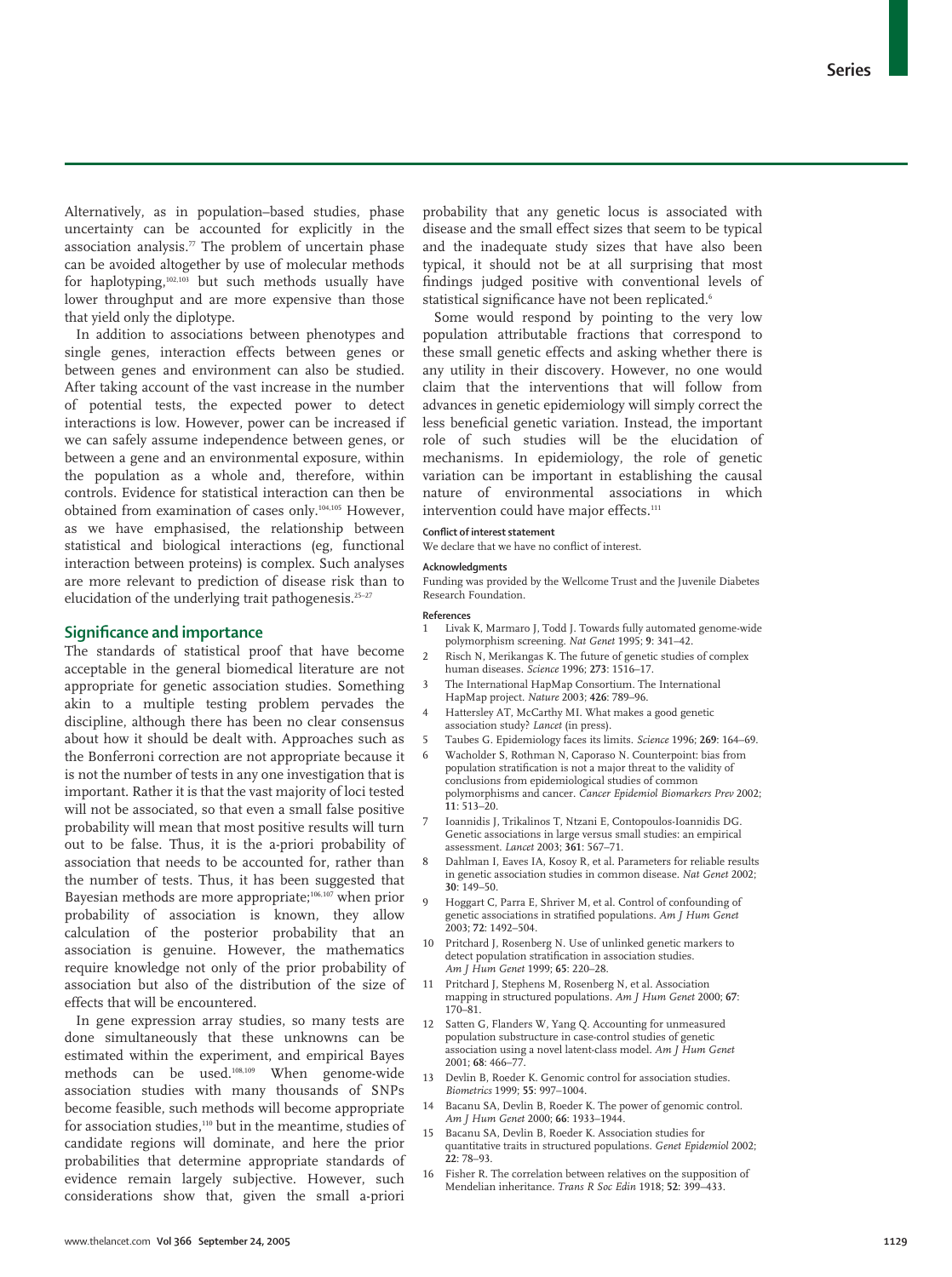- 17 Chiano M, Clayton D. Genotype relative risks under ordered restriction. *Genet Epidemiol* 1998; **15**: 135–46.
- 18 Wright S. The relative importance of heredity and environment in determining the piebald pattern of guinea-pigs. *Proc Natl Acad Sci USA* 1920; **6**: 320–22.
- 19 Breslow N, Day N. Statistical Methods in Cancer Research. Volume I—The Analysis of Case-Control Studies. IARC Scientific Publications. Lyon: IARC, 1980.
- 20 Clayton D, Hills M. Statistical Models in Epidemiology. Oxford: Oxford University Press, 1993.
- 21 Sasieni P. From genotypes to genes: doubling the sample size. *Biometrics* 1997; **53**: 1253–61.
- 22 Bateson W. Mendel's principles of heredity. Cambridge: Cambridge University Press, 1909.
- 23 Phillips P. The language of gene interaction. *Genetics* 1998; **149**: 1167–71.
- 24 Cordell H, Todd J, Hill N, et al. Statistical modeling of interlocus interactions in a complex disease: Rejection of the multiplicative model of epistasis in type 1 diabetes. *Genetics* 2001; **158**: 357–67.
- 25 Cordell H. Epistasis: what it means, what it doesn't mean, and statistical methods to detect it in humans. *Hum Mol Genet* 2002; **11**: 2463–68.
- 26 Siemiatycki J, Thomas D. Biological models and statistical interactions: an example from multistage carcinogenesis. *Int J Epidemiol* 1981; **10**: 383–87.
- 27 Thompson W. Effect modification and the limits of biological inference from epidemiologic data. *J Clin Epidemiol* 1991; **44**: 221–32.
- 28 Khoury M, Wagener D. Epidemiological evaluation of the use of genetics to improve the predictive value of disease risk factors. *Am J Hum Genet* 1995; **56**: 835–44.
- 29 Shpilberg O, Dorman J, Ferrel M, et al. The next stage: molecular epidemiology. *J Clin Epidemiol* 1997; **50**: 635–38.
- 30 Khoury M. Genetic and epidemiological approaches to the search for gene-environment interaction: the case of osteoporosis. *Am J Epidemiol* 1998; **147**: 1–2.
- 31 Clayton D, McKeigue P. Epidemiological methods for studying genes and environmental factors in complex diseases. *Lancet* 2001; **358**: 1357–60.
- 32 Hoh J, Ott J. Mathematical multi-locus approaches to localizing complex human trait genes. *Nat Rev Genet* 2003; **4**: 701–09.
- 33 Moore J. The ubiquitous nature of epistasis in determining susceptibility to common human diseases. *Hum Hered* 2003; **56**: 73–82.
- 34 Culverhouse R, Suarez B, Lin J, et al. A perspective on epistasis: limits of models displaying no main effects. *Am J Hum Genet* 2001; **70**: 461–71.
- 35 Marchini J, Donnelly P, Cardon L. Genome-wide strategies for detecting multiple loci that influence complex diseases. *Nat Genet* 2005; **37**: 413–17.
- 36 Sonquist J, Morgan J. The detection of interaction effects. volume Monograph 35 of *Survey Research Center, Institute of Social Research*. Ann Arbor: University of Michigan, 1964.
- 37 Jeffreys AJ, May C. Intense and highly localized gene conversion activity in human meiotic crossover hot spots. *Nat Genet* 2004; **36**: 151–56.
- 38 Devlin B, Risch N. A comparison of linkage disequilibrium measures for fine-scale mapping. *Genomics* 1995; **29**: 311–22.
- 39 Lewontin R. The interaction of selection and linkage I. General considerations. *Genetics* 1964; **49**: 49–67.
- 40 Morton N, Zhang W, Taillon-Miller P, et al. The optimal measure of allelic association. *Proc Natl Acad Sci US* 2001; **98**: 5217–21.
- 41 Sham PC, Cherny SS, Purcell S, et al. Power of linkage versus association analysis of quantitative traits, by use of variancecomponents models, for sibship data. *Am J Hum Genet* 2000; **66**: 1616–30.
- 42 Daly M, Rioux J, Schaffer S, et al. High-resolution haplotype structure in the human genome. *Nat Genet* 2001; **29**: 229–32.
- 43 Ardlie K, Kruglyak L, Seielstad M. Patterns of linkage disequilibrium in the human genome. *Nat Rev Genet* 2002; **3**: 299–309.
- 44 Wall J, Pritchard J. Haplotype blocks and linkage disequilibrium in the human genome. *Nat Rev Genet* 2003; **4**: 587–97.
- 45 Jeffreys AJ, Kauppi L, Neumann H. Intensely punctate meiotic recombination in the class II region of the major histocompatibilty complex. *Nat Genet* 2001; **29**: 217–22.
- 46 Johnson G, Esposito L, Barratt B, et al. Haplotype tagging for the identification of common disease genes. *Nat Genet* 2001; **29**: 233–37.
- 47 Stram D, Haiman C, Altshuler D, et al. Choosing haplotype tagging SNPs based on unphased genotype data using a preliminary sample of unrelated subjects with an example from the multiethnic cohort study. *Hum Hered* 2003; **55**: 27–36.
- 48 Chapman JM, Cooper JD, Todd JA, et al. Detecting disease associations due to linkage disequilibrium using haplotype tags: a class of tests and the determinants of statistical power. *Hum Hered* 2003; **56**: 18–31.
- 49 Byng MC, Whittaker JC, Cuthbert AP, et al. SNP subset selection for genetic association studies. *Ann Hum Genet* 2003; **67**: 543–56.
- 50 Carlson CS, Eberle MA, Rieder MJ, et al. Selecting a maximally informative set of single-nucleotide polymorphisms for association analyses using linkage disequilibrium. *Am J Hum Genet* 2004; **74**: 106–20.
- 51 Clayton D, Chapman J, Cooper J. The use of unphased multilocus genotype data in indirect association studies. *Genet Epidemiol* 2004; **27**: 415–28.
- 52 Breslow N, Day N. Statistical Methods in Cancer Research. Volume II: The Design and Analysis of Cohort Studies. IARC Scientific Publications. Lyon: IARC, 1987.
- 53 Falk C, Rubinstein P. Haplotype relative risks: an easy and reliable way to construct a proper control sample for risk calculations. *Ann Hum Genet* 1987; **51**: 227–33.
- 54 Schaid D, Sommer S. Genotype relative risks: methods for design and analysis of candidate-gene association studies. *Am J Hum Genet* 1993; **53**: 1114–26.
- 55 Weinberg C. Studying parents and grandparents to assess genetic contributions to early-onset disease. *Am J Hum Genet* 2003; **72**: 438–47.
- 56 Cardon LR, Palmer LJ. Population stratification and spurious allelic association. *Lancet* 2003; **361**: 598–604.
- 57 Weinberg C, Wilcox A, Lie R. A log-linear approach to case-parenttriad data: assessing effects of disease genes that act either directly or through maternal effects and that may be subject to parental imprinting. *Am J Hum Genet* 1998; **62**: 969–78.
- 58 Weinberg C. Methods for detection of parent-of-origin effects in genetic studies of case-parents triads. *Am Hum Genet* 1999; **65**: 229–35.
- Sinsheimer J, Palmer C, Woodward J. Detecting genotype combinations that increase risk for disease: maternal-fetal genotype incompatibility test. *Genet Epidemiol* 2003; **24**: 1–13.
- 60 Cordell H, Barratt B, Clayton D. Case/pseudo-control analysis in genetic association studies: a unified framework for detection of genotype and haplotype associations, gene-gene and geneenvironment interactions and parent-of-origin effects. *Genet Epidemiol* 2004; **26**: 167–85.
- 61 Sham P, Bader J, Craig I, et al. DNA pooling: a tool for large-scale association studies. *Nat Rev Genet* 2002; **3**: 862–71.
- 62 Satagopan J, Elston R. Optimal two-stage genotyping in populationbased association studies. *Genet Epidemiol* 2003; **25**: 149–57.
- Lowe C, Cooper J, Chapman J, et al. Cost-effective analysis of candidate genes using htSNPs: a staged approach. *Genes Immun* 2004; **5**: 301–05.
- 64 Camp NJ. Genomewide transmission/disequilibrium testing: consideration of the genotypic relative risks at disease loci. *Am J Hum Genet* 1997; **61**: 1424–30.
- 65 Camp N. Genomewide transmission/disequilibrium testing: a correction. *Am J Hum Genet* 1999; **64**: 1485–87.
- 66 Gauderman W. Sample size calculations for matched case-control studies of gene-environment interaction. *Stat Med* 2002; **21**: 35–50.
- 67 Gauderman W. Sample size requirements for association studies of gene-gene interaction. *Am J Epidemiol* 2002; **155**: 478–84.
- 68 Purcell S, Cherny S, Sham P. Genetic power calculator: design of linkage and association genetic mapping studies of complex traits. *Bioinformatics* 2003; **19**: 149–50.
- 69 Saunders C, Bishop D, Barrett J. Power and sample size calculations for studies of gene-gene and gene-environment interactions. *Genet Epidemiol* 2002; **23**: 302–03.